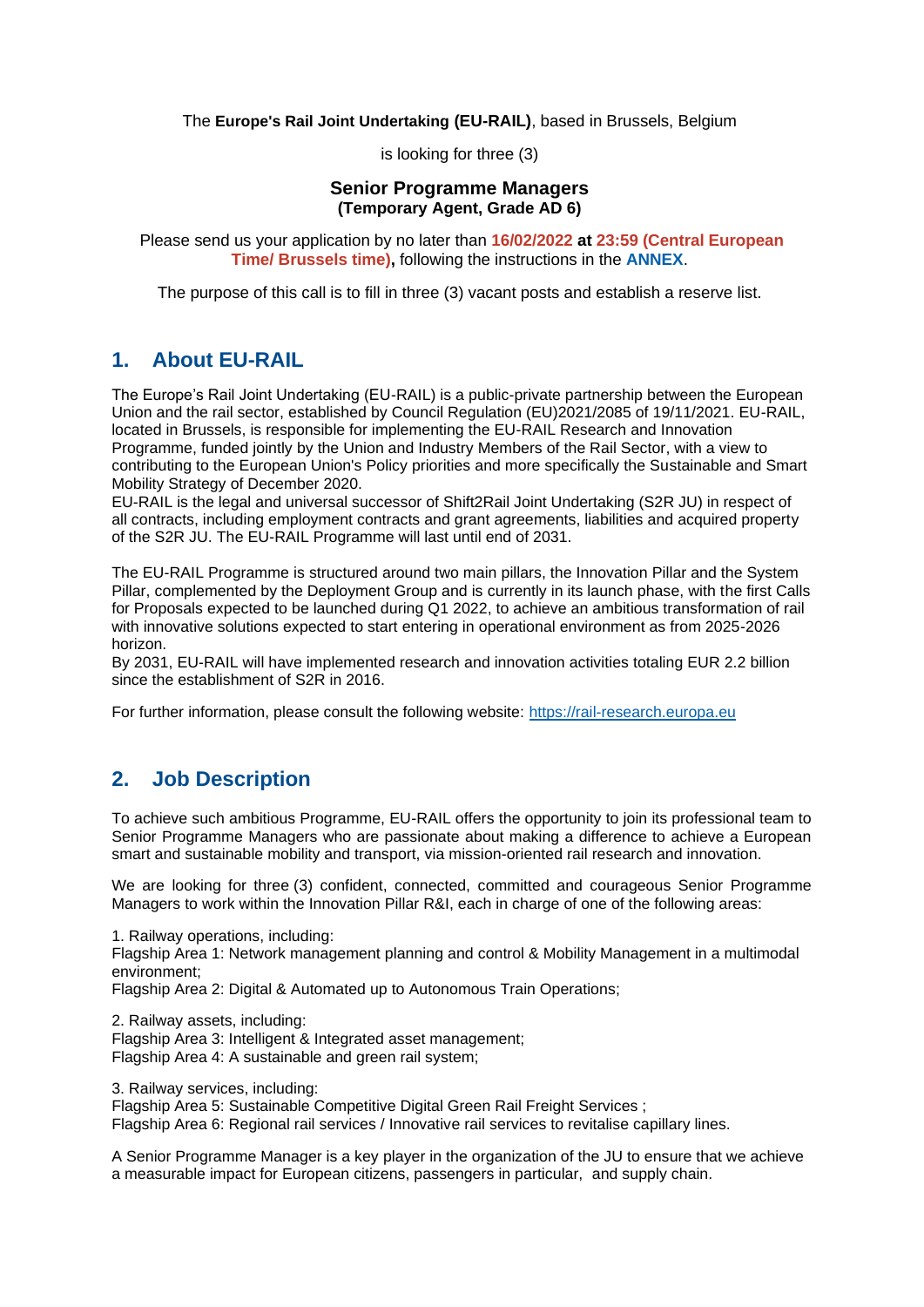Within the Innovation Pillar structure, led by the Head of the Programme, a Senior Programme Manager contributes to the design and implementation of the R&I activities, while ensuring the necessary interaction with the R&I activities carried out in the System Pillar.

The key role of a Senior Programme Manager, which manages and coordinates a small team of Programme Managers, carries the following challenges:

- Ensuring that R&I area, for which they are responsible, leads to measurable and demonstrable innovative solutions, as planned in the Multi-Annual Work Programme, and impactful results, in line with the Master Plan, while preserving an integrated system approach as defined by the System Pillar;
- Providing input, drafting, ensuring the quality of the Calls for proposals, tender specifications and/or request for services, coordinating and running the technical evaluation, ensuring the finalization of the process up to the signature of the relevant agreements directly or supervising the relevant Programme Managers;
- Organising and coordinating projects' reviews, assessing reporting, including risks and opportunities up to their closing;
- Ensuring an effective and efficient implementation of interdependencies of the EU-RAIL R&I activities as well as any other synergies with other projects, JUs, PPPs or national activities;
- Contributing to the corporate reporting, KPIs and Dissemination & Exploitation activities of the flagship projects;
- Representing the Executive Director and/or Head of Programme in project meetings, external events, interinstitutional meetings, etc. as requested;
- Providing the necessary input to the Head of Programme in view of the Annual Appraisal exercise of the supervised Programme Managers;
- Acting as business partner of the EU-RAIL Members and stakeholders, keeping constructive and professional relations preserving confidentiality and managing conflict of interest.

In the interest of the service, in agreement with the Head of Programme, the aforementioned responsibilities may be subject to change or be complemented with others.

# **3. Eligibility criteria**

Candidates will be considered for the selection phase on the basis of the following criteria to be fulfilled by the closing date for applications above-mentioned.

### **3.1. General conditions**

- be a national of a member state of the European Union;
- enjoy his/ her full rights as a citizen<sup>1</sup>;
- have fulfilled any obligations imposed by the applicable laws concerning military service;
- be physically fit to perform the duties linked to the post<sup>2</sup>;
- meet the character requirements for the duties involved;
- have a thorough knowledge of one of the official EU languages and a satisfactory knowledge (at least B2 level) of another of these languages to the extent necessary for the performance of their duties.

### **3.2. Education**

• Have a level of education<sup>3</sup> which corresponds to completed university studies of at least three (3) years attested by a diploma;

### **3.3. Experience**

• In addition to the above, at least three (3) years of relevant and proven professional experience gained after obtaining the diploma.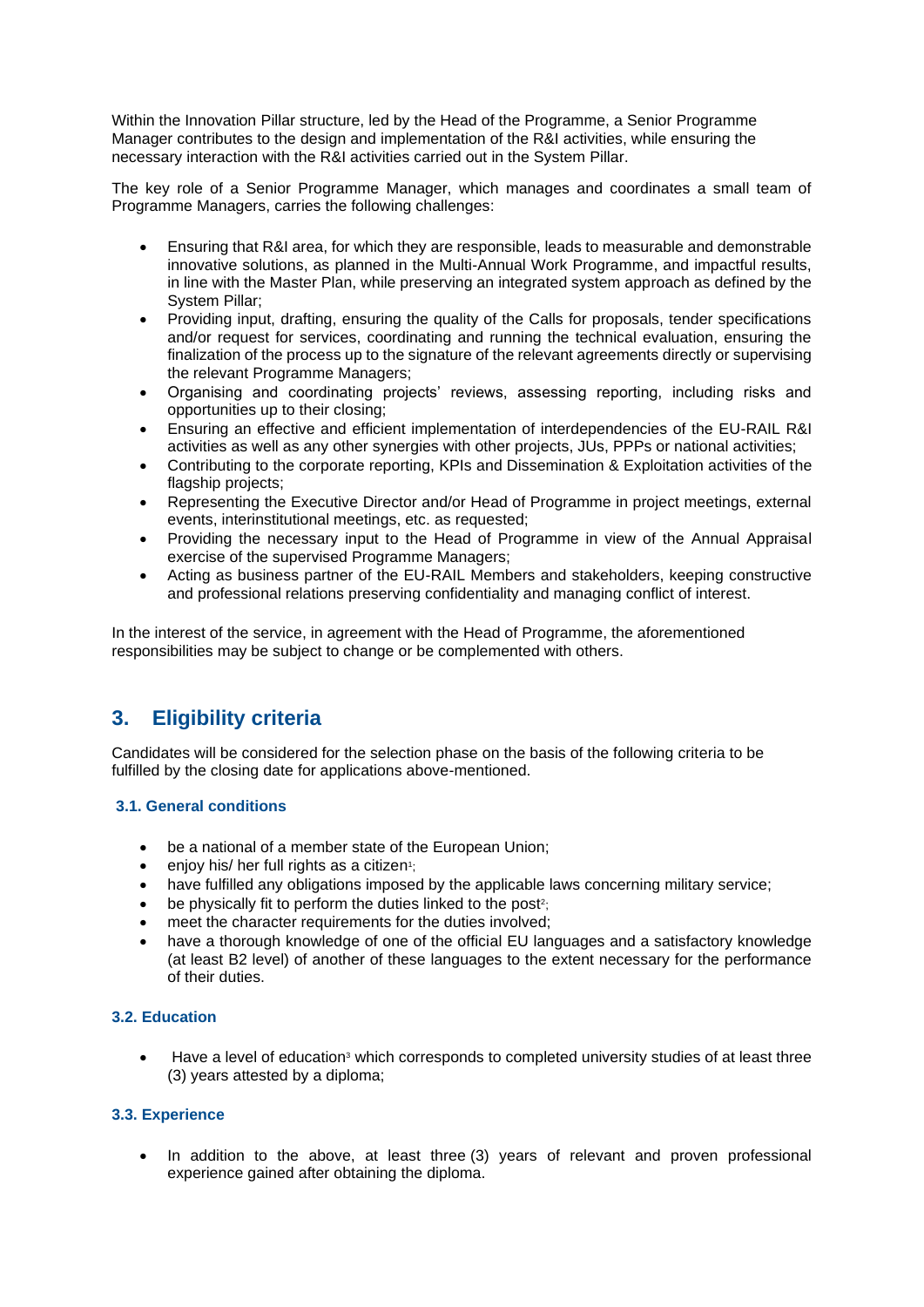In case you do not fulfil all the eligibility criteria, your application will not be taken into consideration. Eligibility criteria must be fulfilled by the deadline for applications, and maintained throughout the selection procedure and appointment.

# **4. Selection criteria**

Candidates selected based on the above eligibility criteria will then be evaluated according to the following selection criteria:

#### **4.1. Essential qualifications and experience**

- At least 5 years of professional experience in programme management;
- At least 3 years of professional experience in the aforementioned rail research and innovation (R&I) areas or in areas such as aeronautics, space, complex and integrated systems dealing with similar R&I challenges;
- Relevant experience as a team leader, team coordinator or equivalent;
- Excellent command of both written and spoken English, as this is the working language of the EU-RAIL;

#### **4.2. Advantageous qualifications and experience**

- Relevant professional experience in activities in relation to the EU Framework Programmes for R&I (e.g. H2020, HE) or similar research funding;
- Working experience in an international and multicultural environment;

#### **4.3. Behavioural competences**

- Motivation open and positive attitude;
- Excellent inter-personal, people management and communication skills;
- Excellent planning and organizational skills and ability to define priorities;
- Ability to work under pressure and respect deadlines;
- Sense of initiative and team spirit.

In order to be evaluated in the best possible way, candidates are invited to be as detailed and as clear as possible when describing their professional experience, specific skills and competences in their application form.

### **5. Appointment and reserve list**

The Executive Director of the Joint Undertaking will select the successful candidates and offer the posts. A binding commitment can only be made after the verification of all conditions and will take the form of a contract signed by the Executive Director.

The reserve list will be used in order to fill vacant positions within EU-RAIL.

Candidates should note that inclusion on the reserve list does not guarantee recruitment. Recruitment will be based on availability of posts and budget.

The reserve list for this post will be valid until **31 December 2023** and may be extended at the discretion of the Appointing Authority of EU-RAIL.

# **6. Conditions of employment**